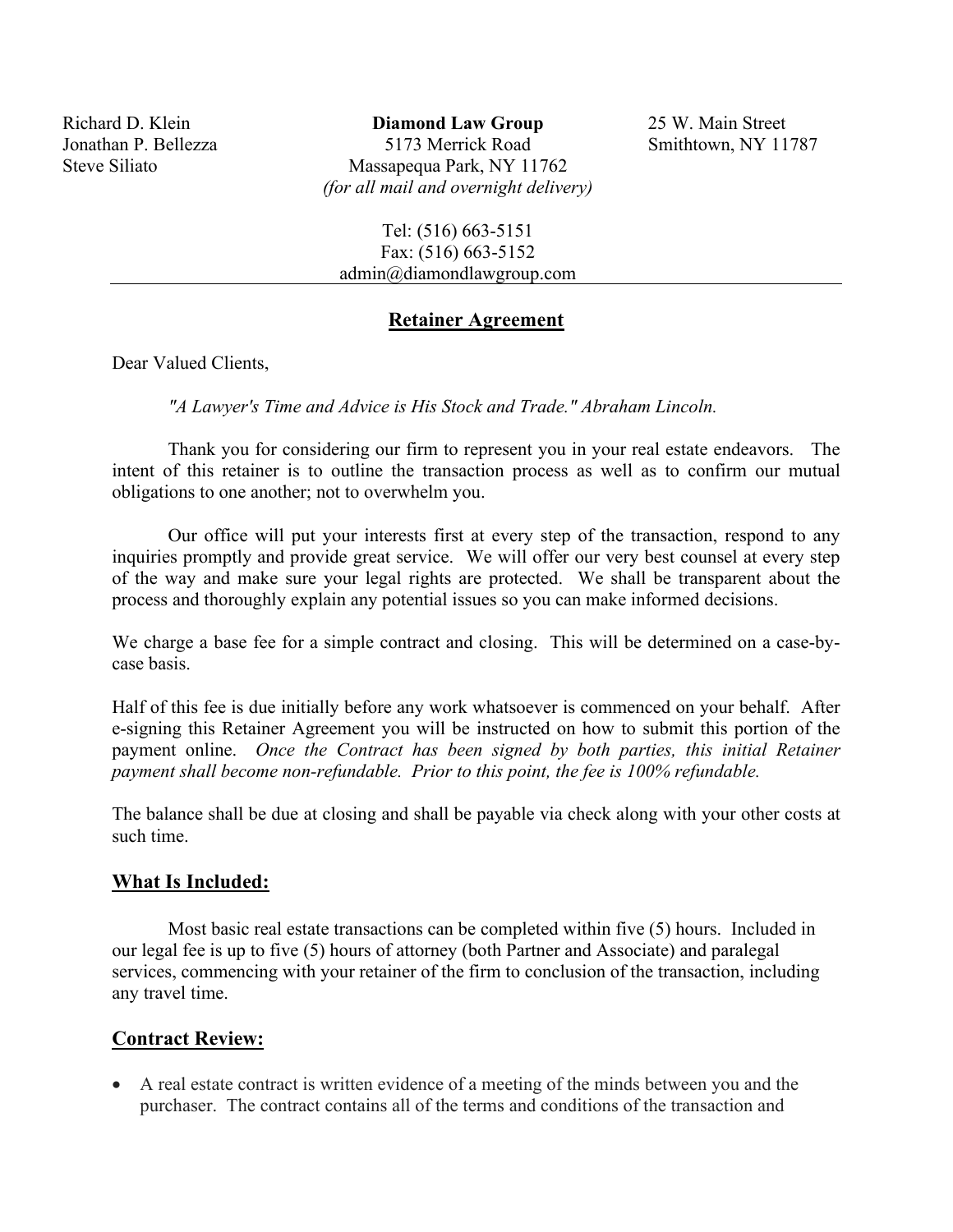describes the parties' respective rights and obligations. The contract will also contain contingency provisions and representations of you and the purchaser that describe what will happen if the transaction does not go exactly as stated in the contract.

- Should the purchaser attempt to negotiate credits and/or repairs pursuant to their engineer's inspection your agent will assist you in brokering the terms.
- Once all terms have been agreed upon we shall send out the proposed contract to the purchaser's attorney.
- Upon receipt and review of proposed revisions to the contract (if any), we will discuss with you what changes are necessary. Afterwards, we will negotiate these revisions with the buyer's attorney on your behalf.
- Upon verification that the contract is fully negotiated, the purchaser will sign first and upon receipt of the 'partially executed contracts' our office will contact you to schedule an appointment so that we may thoroughly review the terms. If you have any particular questions, you may find it helpful to organize a list so that we may better assist you at the contract signing.
- After you sign the Contract we shall overnight same to the purchaser's attorney. Upon receipt by the purchaser's attorney both parties are 'officially in contract' and bound to the contractual terms. It is at this time that the purchaser's deposit check will be deposited into our office's attorney escrow account.

# **Title Search:**

- *This does not apply to coop. transactions.*
- This is a detailed examination of the historical records of a property. The purpose of the search is to make sure the purchaser takes title to the home from you as the legal owner 'free and clear' of any liens, judgments, tax arrears or other claims filed against the property or property owner which would adversely affect the ownership, marketability or value of the property.
- The typical timeframe for this to be received is approximately one month though depending on the municipality, it may very well be longer.
- The contract will generally state that the sale is conditioned upon you transferring "good and marketable" title to the property. This means that you must transfer title free and clear of all judgments, mortgages and other liens which may exist against the property.
- If you are aware of any potential issues, please bring that to our attention immediately.
- Our office will review the title report upon receipt and shall notify you of any defects to ensure any issues which require correction are addressed in an expedited manner. Thereafter we will continue to follow up with the applicable parties to verify that all issues are resolved.

## **Financing:**

• Most real estate transactions are subject to the purchaser obtaining financing. The purchaser must obtain a mortgage commitment from a lender within thirty to forty-five day. The purchaser must act in good faith, promptly apply for a mortgage loan, and fully cooperate with the request of their lender during this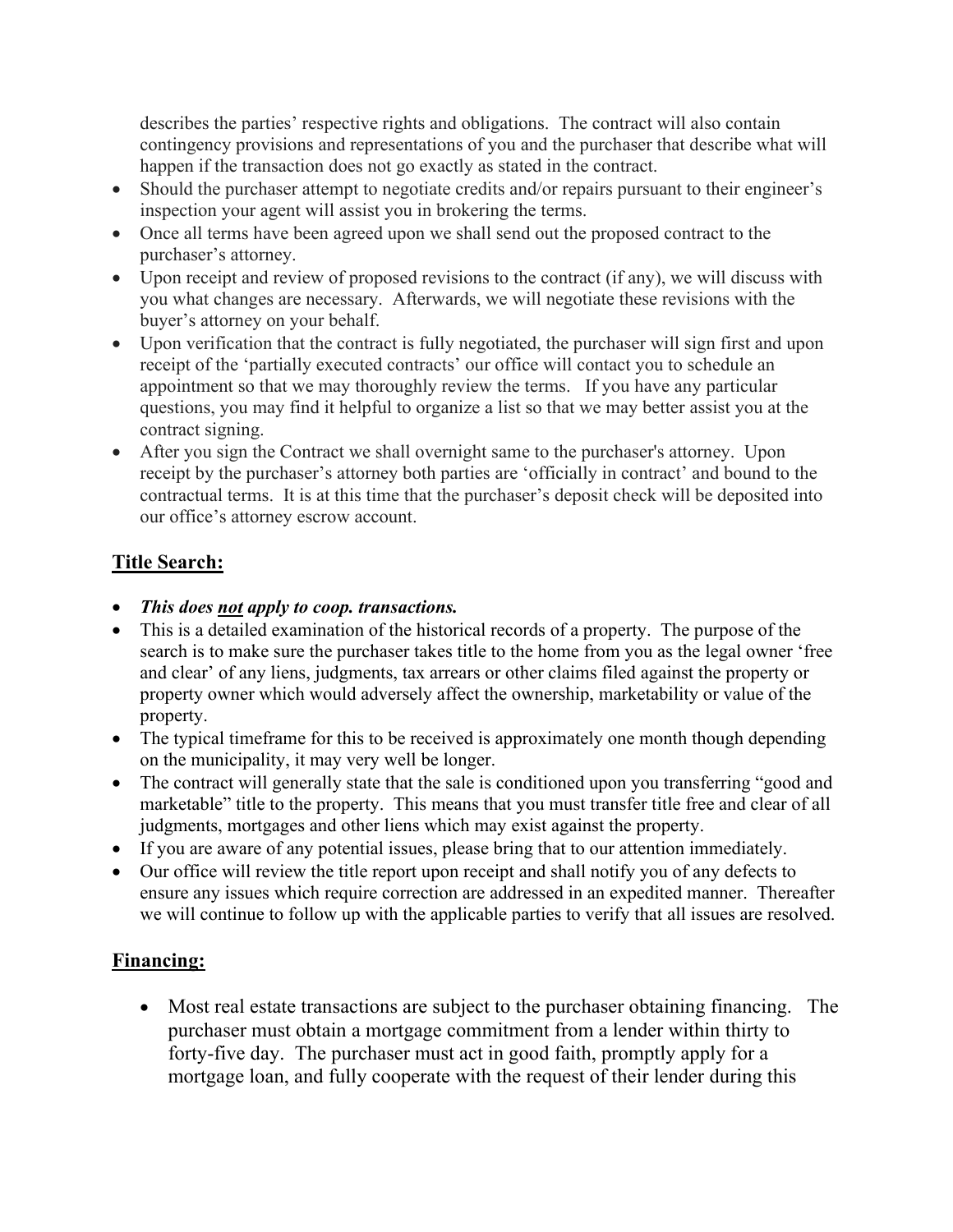process. If the purchaser cannot obtain a mortgage commitment, usually either party may cancel the contract, and the contract down-payment shall be returned.

## **Clear to Close:**

- After the purchaser receives their commitment they will be issued what is called the 'clear to close' by the lender. This occurs once the purchaser's loan officer has cleared all of their commitment conditions and the lender's attorney has approved the file for funding. Thereafter we will be able to schedule a mutually agreeable closing date with all parties.
- Generally speaking, the lender must have the buyer acknowledge the Closing Disclosure 72 business hours (including Saturday) before we can close.

## **Coop Board Approval** *(if applicable)*

• If you are selling a coop, the transaction is also generally contingent upon the buyer obtaining 'board approval'. Most coops. have a board interview; others do not. They will schedule an interview and once approved that will be the final contingency for the transaction.

## **Closing:**

- Our office will prepare a financial closing statement that outlines the entirety of the transaction in a manner that is easily understood. At closing we shall review all documents so as to ensure that you are fully aware of all that transpires at such time.
- Please be aware that simply because a closing date has been scheduled, that does not automatically mean you will be giving actual possession of the premises on the day of closing. If you require time to remain in the property after closing, kindly notify us.
- Additionally, the purchaser shall have the right to conduct a final walkthrough of the premises prior to closing. This will be scheduled through the parties' respective agents to ensure the property is in the condition called for in the contract. It is imperative that you contact us immediately if there are any issues at the walkthrough so that we may resolve them prior to the closing so as to avoid any unnecessary delay.
- The location of the closing typically will be held at the office of the attorney for the lending institution or coop. managing agent/attorney, as applicable.
- The duration of a typical closing should be less than two (2) hours, depending on the lender.
- During the actual closing, you will sign New York State/City Transfer Documentation and the Deed while the purchaser signs their loan documentation.
- Your 'closing costs' will include our legal fee, New York State and City (if applicable) Transfer Tax and any realtor commissions.
- Also calculated into your closing costs are real estate taxes. You will be reimbursed on a prorated basis for any real estate taxes have have been prepaid beyond the closing date.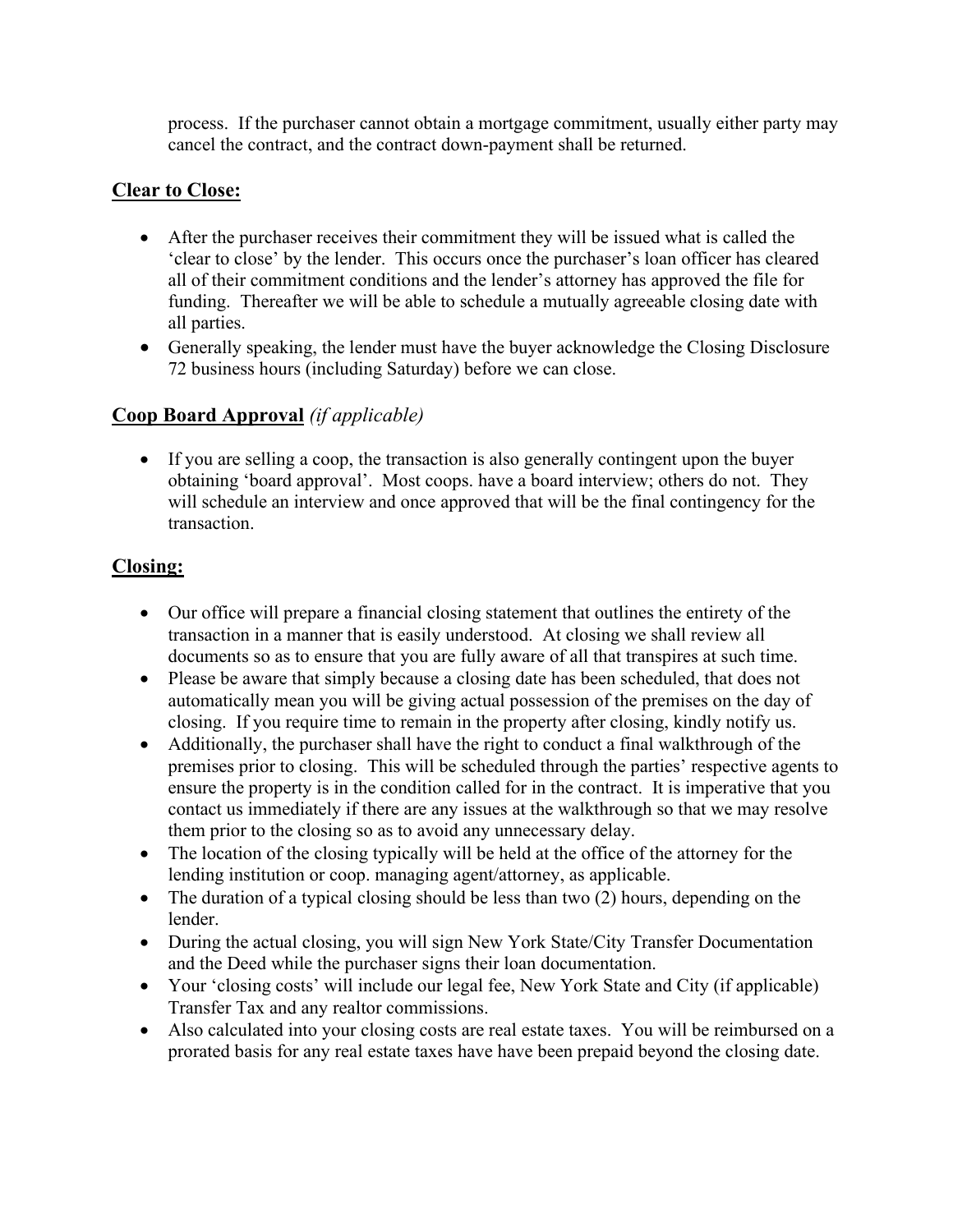- *If you are selling a coop./condo., closing fees applicable to each party will be obtained via letter from the Management Company just prior to closing and a 'common charges' letter that will be utilized to 'prorate' common charges at closing.*
- You will also receive a credit for any heating or cooking fuel (oil/propane) left in a storage tank. A written final meter reading will be required. This does not apply to homes heated by gas.
- You must bring government issued photo identification (i.e. driver's license or passport) to the closing.
- You should also take any utilities in your name the day after closing or possession, whichever is later.

## **What is not included:**

Sometimes we are called upon to perform services that go above and beyond a simple closing or services which extend past the closing. These fees are due irrespective of fault. In other words, even if the buyer and/lender are to blame these services will become billable to you as compensation for our time on your behalf. These supplemental services include but are not limited to:

- 1) Negotiation of engineer's inspection issues which are generally handled by your real estate agent
- 2) Clearance of any title issues, including but not limited to, judgments or liens against you.
- 3) Obtainment of a Duplicate Satisfaction for a mortgage you have already paid off.
- 4) Correction of variations between fences and property lines.
- 5) Negotiation of any open permits, building violations or Certificate of Occupancy issues.
- 6) Per escrow service that extends past the closing (i.e. post-closing possession issues, CO issues, etc.).
- 7) Preparation and clearance of one (1) Power of Attorney.
- 8) Closings scheduled within 24 hours' notice.
- 9) Adjourned closings.
- 10) Tardiness of any party attending the closing by one (1) hour. This includes the purchaser failing to attend the closing with the proper certified funds.
- 11) Closings that extend past two (2) hours due to any reason whatsoever including any 'dry' closings (where no actual funding takes place).
- 12) Closings that extend thirty (30) days beyond the 'on or about' closing date billable every two weeks.
- 13) Preparation or defense of 'Time is of the Essence' documentation and correspondence thereafter.
- 14) FSBO Sale.
- 15) Involvement of any tenant, foreclosure or divorce situations.
- 16) Any closing "via mail/wire".
- 17) Negotiation of any walk-through issues.
- 18) Pre-contract negotiations that take longer than two (2) weeks to conclude.